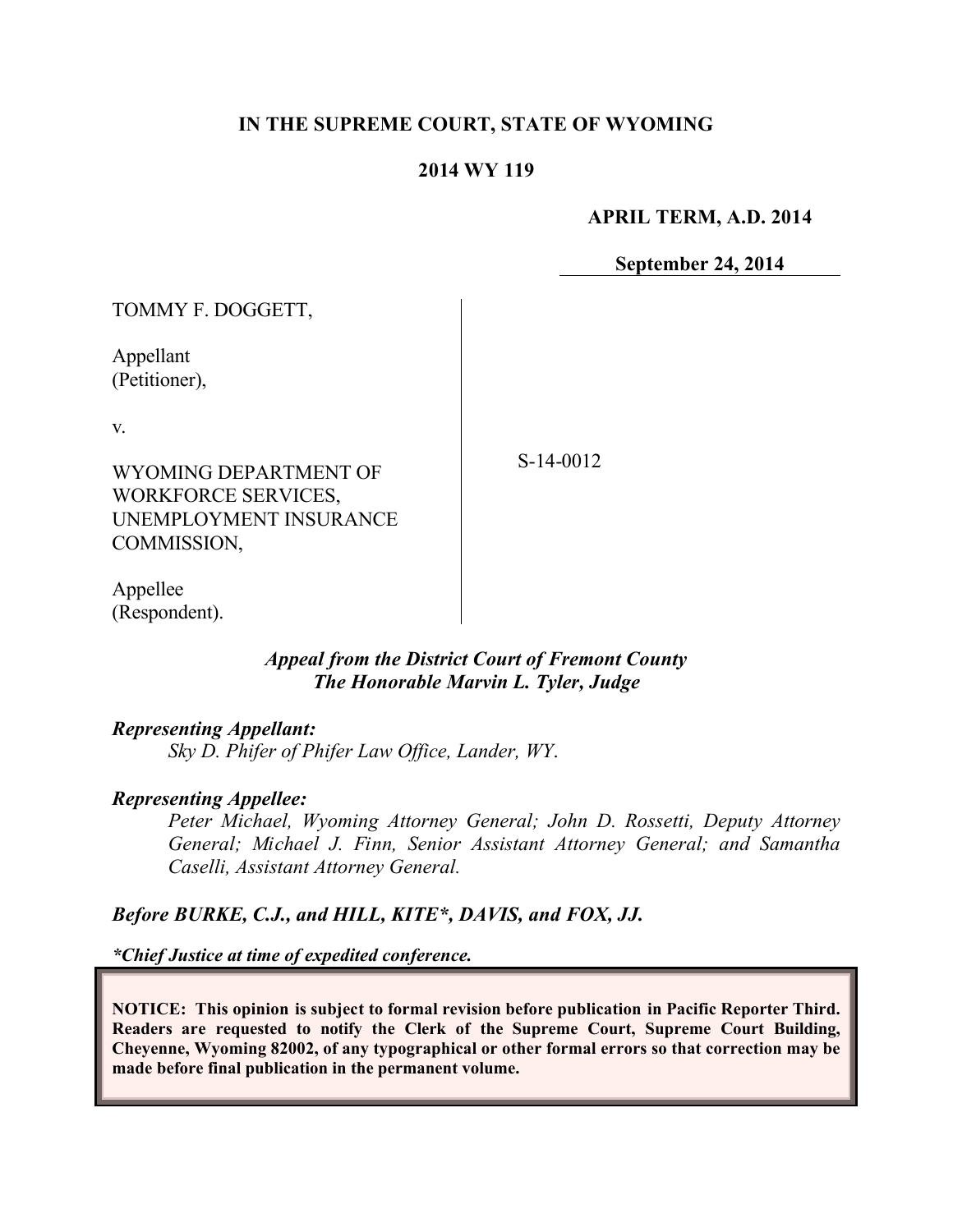# **HILL,** Justice.

[¶1] Appellant Tommy F. Doggett was fired from Strokers, Inc., a Harley Davidson service center in Lander, Wyoming. He applied for unemployment insurance benefits and after a hearing, the hearing officer determined that Doggett's discharge was not for misconduct connected with his work. His employer appealed, and the Unemployment Insurance Commission ("Commission") reversed the hearing officer. Doggett then sought review in district court, where the Commission was affirmed. This appeal followed.

## **ISSUE**

[¶2] Doggett presents one issue for our review:

Was the decision of the Commission that the employee was properly discharged from his employment for misconduct supported by substantial evidence?

# **FACTS**

[¶3] In the summer of 2011 Tommy F. Doggett, an employee of Strokers USA, Inc., a Harley Davidson service center in Lander, was assigned to repair a motorcycle belonging to Strokers owner, Jeff Martin. Martin returned from an extended summer vacation expecting his motorcycle to be fixed and ready to ride but that was not the case. Doggett had not fixed the motorcycle and claimed that he was unaware Martin wanted him to fix it while Martin was away.

[¶4] Doggett fixed Martin's motorcycle immediately. In doing so, he chipped a fin on the motor but repaired it. Doggett did not tell Martin of his error but Martin later discovered it anyway. Later, problems were discovered with other motorcycles on which Doggett had worked, including an installed dented cylinder, a dissatisfied customer, and a loose rear-end on another bike.

[¶5] Doggett was discharged on October 11, 2011 after working over five years with Strokers. Doggett claims that Martin terminated him by telling him, "I'm taking the shop in a different direction. I can't afford you anymore. I'm letting you go. Okay, I don't want you here anymore, [sic] leave." Martin, on the other hand, claims that he fired Doggett because of customer complaints and come backs resulting in additional costs to Strokers to correct Doggett's errors. In any case, Doggett filed for unemployment benefits.

[¶6] In November of 2011 a deputy for the Unemployment Division determined that Doggett was discharged for insubordination and poor workmanship. Doggett appealed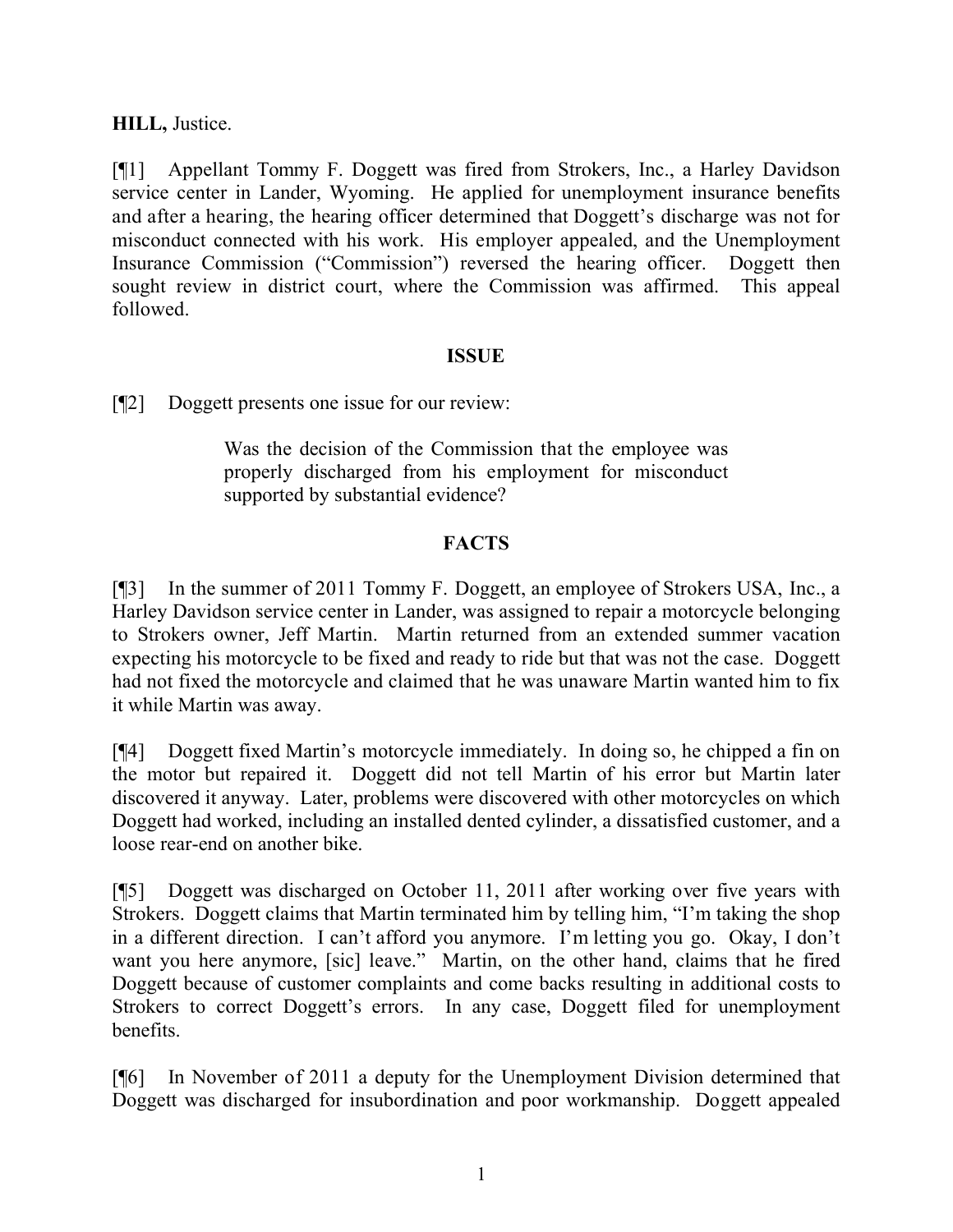and in January of 2012 a hearing officer conducted a hearing and issued a decision awarding Doggett benefits, concluding that Doggett's discharge was not for misconduct connected with his work. On Strokers' appeal to the Commission the Commission reversed the hearing officer and ruled that Doggett was terminated for misconduct. Doggett sought review in district court, where the court affirmed the Commission. This appeal followed.

### **STANDARD OF REVIEW**

[¶7] On appeal from a district court's review of an administrative agency's decision, we do not give any deference to the district court's decision. *State v. Laramie County* (*In re Ringrose*), 2013 WY 68, ¶ 7, 302 P.3d 900, 902 (Wyo. 2013) (citing *Dutcher v. State ex rel. Wyo. Workers' Safety & Comp. Div*., 2010 WY 10, ¶ 9, 223 P.3d 559, 561 (Wyo. 2010)); *Dale v. S & S Builders, LLC*, 2008 WY 84, ¶ 8, 188 P.3d 554, 557 (Wyo. 2008). Our review is governed by Wyo. Stat. Ann. § 16-3-114(c) (LexisNexis 2011):

> (c) To the extent necessary to make a decision and when presented, the reviewing court shall decide all relevant questions of law, interpret constitutional and statutory provisions, and determine the meaning or applicability of the terms of an agency action. In making the following determinations, the court shall review the whole record or those parts of it cited by a party and due account shall be taken of the rule of prejudicial error. The reviewing court shall:

> > (i) Compel agency action unlawfully withheld or unreasonably delayed; and

> > (ii) Hold unlawful and set aside agency action, findings and conclusions found to be:

> > (A) Arbitrary, capricious, an abuse of discretion or otherwise not in accordance with law;

> > (B) Contrary to constitutional right, power, privilege or immunity;

> > (C) In excess of statutory jurisdiction, authority or limitations or lacking statutory right;

> > (D) Without observance of procedure required by law; or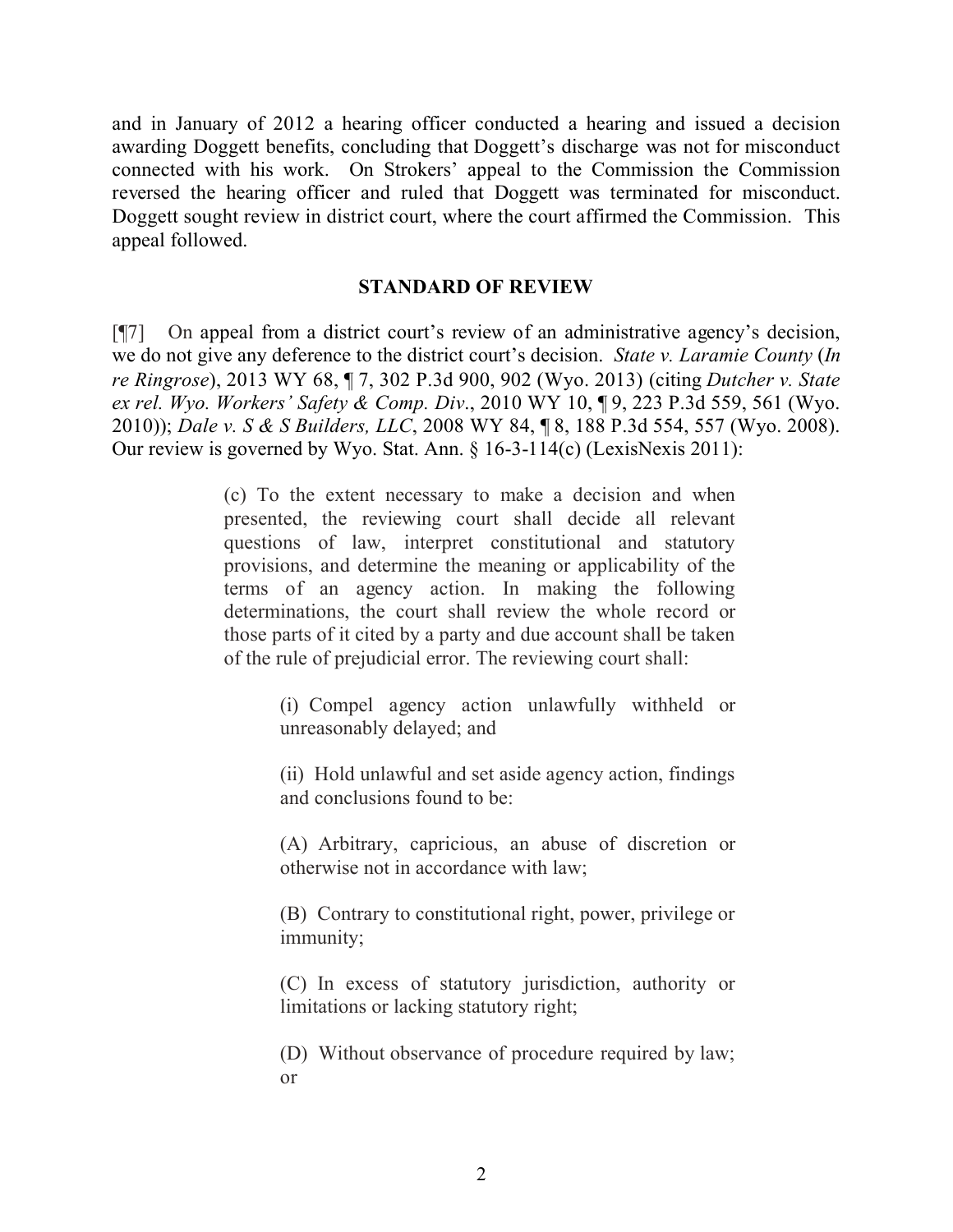(E) Unsupported by substantial evidence in a case reviewed on the record of an agency hearing provided by statute.

In accordance with  $\S$  16-3-114(c) we review the agency's findings of fact by applying the substantial evidence standard. *Dale*, ¶ 22, 188 P.3d at 561. Substantial evidence means

> "such relevant evidence as a reasonable mind might accept as adequate to support a conclusion." *Bush v. State ex rel. Wyo. Workers' Comp. Div*., 2005 WY 120, ¶ 5, 120 P.3d 176, 179 (Wyo. 2005) (citation omitted). Findings of fact are supported by substantial evidence when we can discern a rational premise for those findings from the evidence preserved in the record. *Id*. "We give great deference to the Commission's findings of fact in light of its expertise and extensive experience in employment matters." *Weidner v. Life Care Centers of America*, 893 P.2d 706, 710 (Wyo. 1995). An agency's conclusions of law are reviewed *de novo. Moss v. State ex rel. Wyo. Workers' Safety & Comp. Div*., 2010 WY 66, ¶ 11, 232 P.3d 1, 4 (Wyo. 2010); *Dale*, ¶ 26, 188 P.3d at 561-62.

*In re Ringrose*, ¶ 9, 302 P.3d at 903. "Importantly, our review of any particular decision turns not on whether we agree with the outcome, but on whether the agency could reasonably conclude as it did[] based on all the evidence before it." *Davenport v. State ex rel. Wyoming Workers' Safety and Compensation Div*., 2012 WY 6, ¶ 12, 268 P.3d 1038, 1042 (Wyo. 2012).

### **DISCUSSION**

[¶8] In Doggett's only issue on appeal he contends that the Commission's denial of unemployment insurance benefits was not supported by substantial evidence. Instead he claims the evidence is clear that, at the time he was fired, his employer did not know about specific instances of misconduct. The Commission argues that its decision was supported by substantial evidence and asserts that the record shows that Doggett acted contrary to his employer's interests and was discharged for misconduct connected to his work. *See* Wyo. Stat. Ann.  $\S 27 - 3 - 311(f)$  (LexisNexis 2013).<sup>1</sup>

 $\overline{a}$ 

 $1$  Wyo. Stat. Ann. 27-3-311(f) states:

An individual shall be disqualified from benefit entitlement beginning with the effective date of an otherwise valid claim or the week during which the failure occurred, until he has been employed in an employee-employer relationship and has earned at least twelve (12) times the weekly benefit amount of his current claim for services after that date, if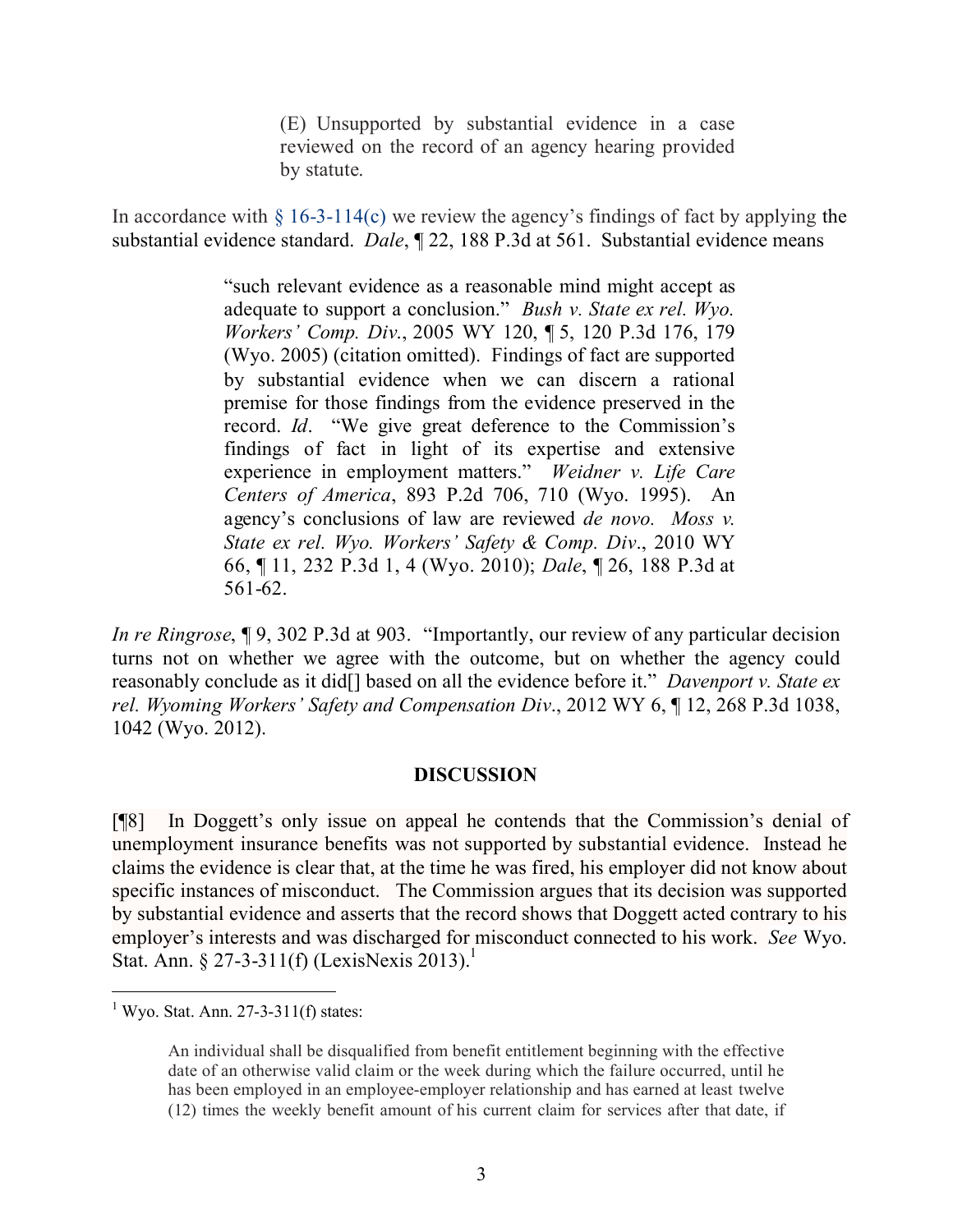## [¶9] Misconduct is defined as

an act of an employee which indicates a disregard of (1) the employer's interests or (2) the commonly accepted duties, obligations and responsibilities of an employee. This would include carelessness or negligence of such degree or recurrence as to reveal willful intent or an intentional disregard of the employer's interests or of the employee's duties and obligations to his employer. Inefficiency or failure in good performance as the result of inability or incapacity; ordinary negligence in isolated instances or good faith errors in judgment or discretion are not deemed to be misconduct within the meaning of the Law.

*Safety Medical Services, Inc. v. Employment Sec. Com'n of Wyoming*, 724 P.2d 468, 472 (Wyo. 1986). Also,

> Unemployment compensation statutes are to be liberally construed in favor of the claimants. *Wyoming Dep't of Employment, Div. of Unemployment Ins. v. Rissler & McMurry Co.*, 837 P.2d 686, 690 (Wyo. 1992). We construe the term misconduct "in a manner least favorable to working a forfeiture" because unemployment compensation is part of an employee's compensation, not "a gratuity which may be withheld frivolously." *Id*.

*Aspen Ridge Law Offices*, *P.C. v. Wyoming Dep't of Employment*, 2006 WY 129, ¶ 16, 143 P.3d 911, 917 (Wyo. 2006).

[¶10] Here, the Commission found that Doggett's employer proved that Doggett was terminated from his employment because he engaged in misconduct. *See Wyoming Dept. of Employment, Div. of Unemployment Ins. v. Rissler & McMurry Co*., 837 P.2d 686 at 690 (Wyo. 1992)

> When an employer contends that violation of its rule constitutes misconduct, the employer bears the burden of establishing the existence of the rule and its violation. If the employer establishes these elements, the burden shifts to the

the department finds that he was discharged from his most recent work for misconduct connected with his work.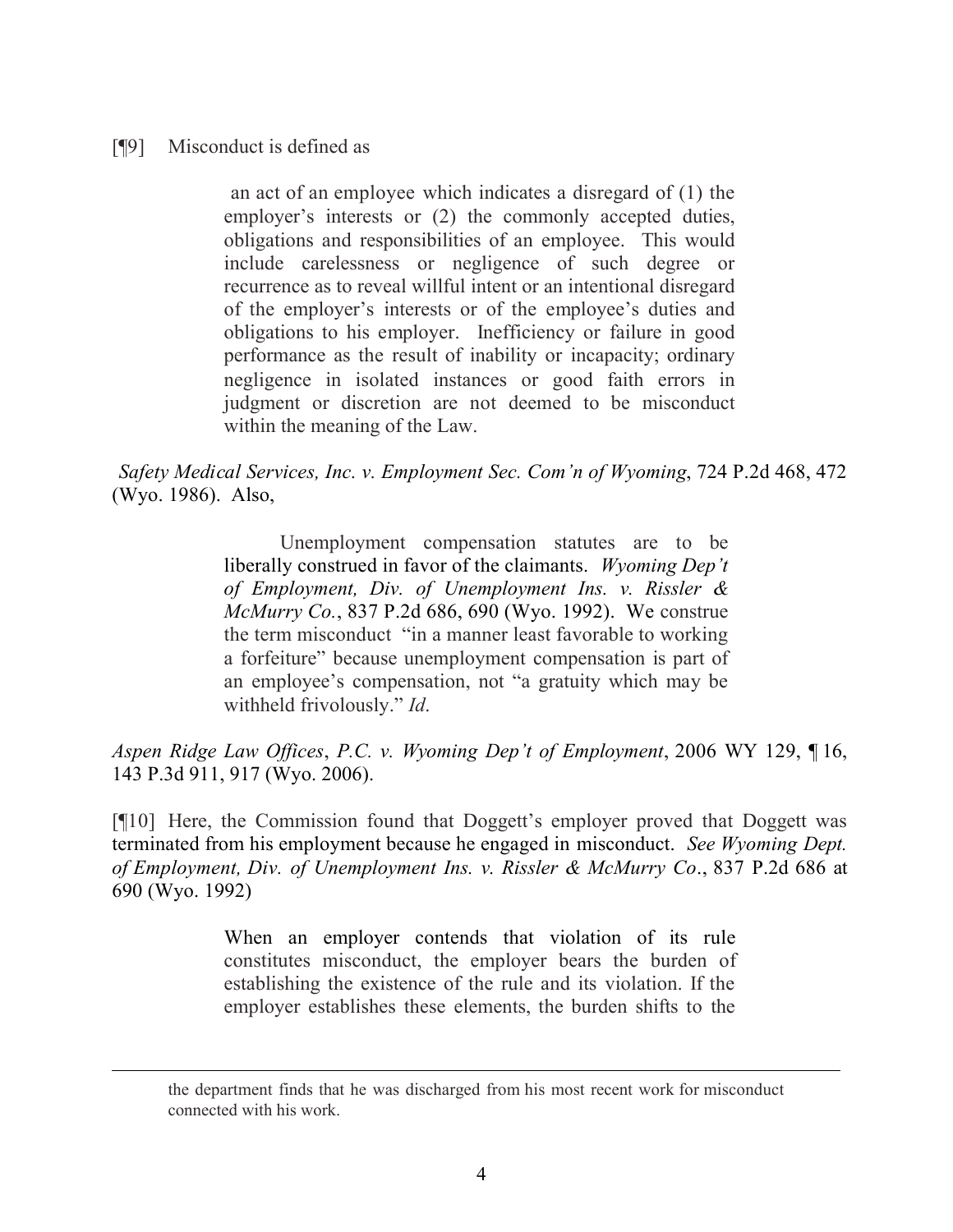employee to demonstrate either that the violation was justified or that the rule was unreasonable.

Thus, this Court must review the entire record and consider whether there is relevant evidence which a reasonable mind might accept in support of the Commission's decision.

[¶11] In its decision in the instant case the Commission made the following relevant findings of fact:

# FINDINGS OF FACT

A. The claimant admitted to chipping the motor fin on the employer's owner's bike but failed to inform the employer's owner.

B. The claimant admitted to installing a damaged motor cylinder in a customer's bike and did not immediately report the damaged motor cylinder to the manufacturer or the employer's owner.

# CONCLUSIONS

A. The claimant was discharged from his employment with the employer because the claimant chipped the motor fin on the employer's owner's bike and failed to inform the employer's owner.

B. The claimant installed a damaged motor cylinder into a customer's bike and did not immediately report the damaged motor cylinder to the manufacturer or the employer's owner.

C. The claimant's failure to inform the employer's owner of the chipped motor fin and installing a damaged motor cylinder into a customer's bike without reporting the damaged motor cylinder to the manufacturer or the employer's owner demonstrate an intentional disregard of the employer's interests and of his obligations as an employee.

D. The claimant was discharged from his most recent work for misconduct connected with his work.

[¶12] At the hearing Martin and Doggett testified extensively regarding Doggett's work on the specific motorcycles with a chipped fin and a dented cylinder. About his own bike, Martin testified that he only discovered the chipped fin *after* Doggett was terminated and after he hired another mechanic to examine the bike.

Hearing Officer: When did you have Mr. Doggett look into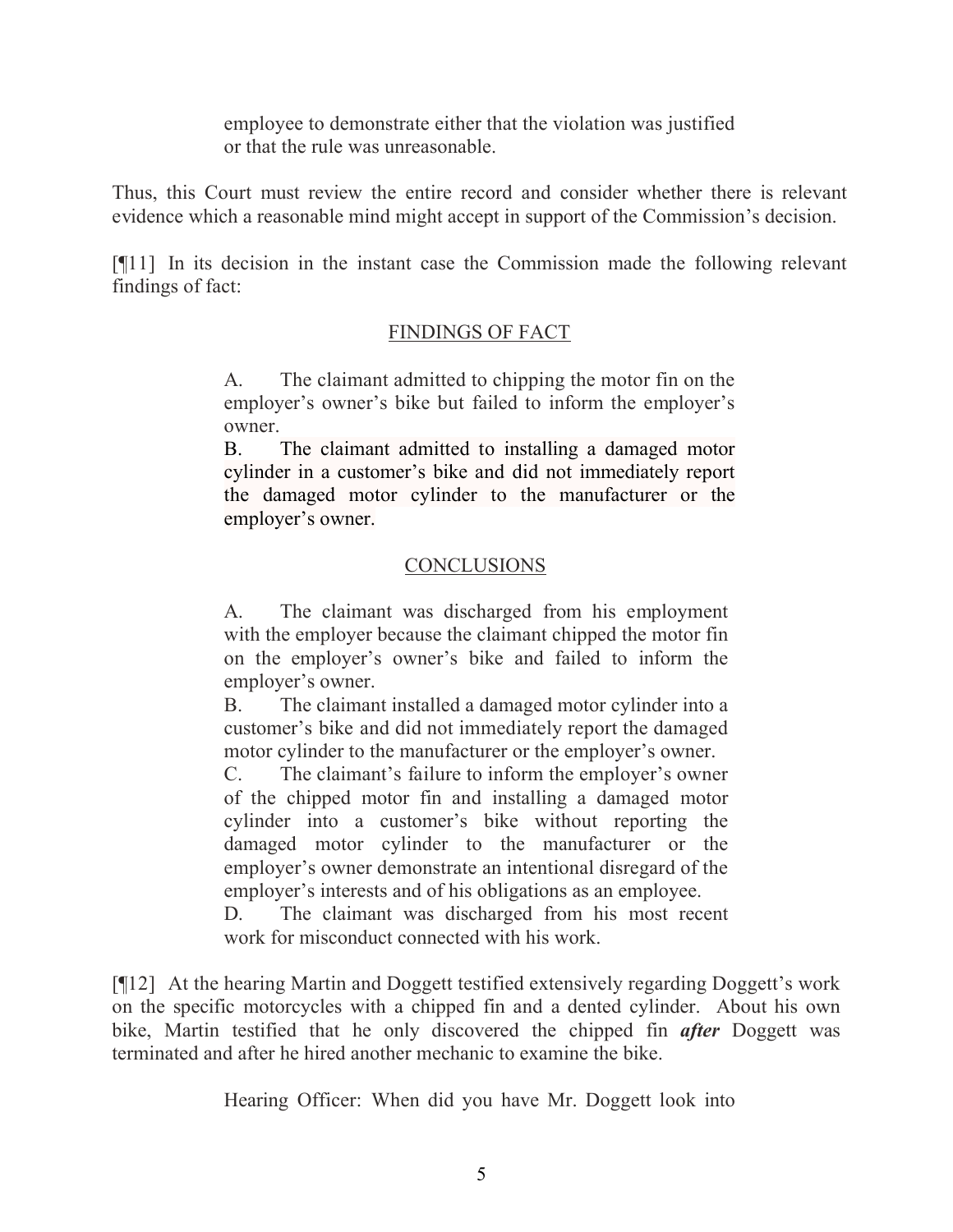your bike?

Martin: That was a motor that Tom had built for me in the spring of 2011.

….

Hearing Officer: Okay. And when did you find out that there were problems with it?

Martin: Initially the bike throughout the summer had puffed smoke. Uh, I ... And the ... And the motor always had a little excessive noise. I took into consideration that the motor was being broke in, so I didn't, uh, I didn't take too much concern about it, but towards the end of the summer I realized that on start-up how much smoke it was puffing and I'd . … I'd mentioned it to Tom and we just hadn't had a chance to get back into the motor yet, but uh, I paid a mechanic that I, a new hire that I have here now, to go back through the motor and there was a lot of clearance issues with the motor.

Hearing Officer: After Mr. Doggett was terminated from his employment,

Martin: Yes, after. … But the motor was having problems prior to … And Tom knew about them.

Hearing Officer: Okay. Well, if you were having so many comebacks from other people, customers, why would you trust Mr. Doggett with your own bike?

Martin: Well, this was … I know Tom's got the talent to do good work and I … don't know why this, the year 2011 was just a bad year for him … maybe Tom has those answers.

# [¶13] About Martin's bike, Doggett testified:

But the thing about his motorcycles, when he came back, I was unaware that he had a ride that he was wanting to go on. The reason why his bike wasn't put back together by the, when he got back was because I wanted to talk to him about the fact his pistons, his cylinders had been honed enough that, that every time the glaze had gotten broken on them they get a little bit bigger so I wanted to talk to him about possibly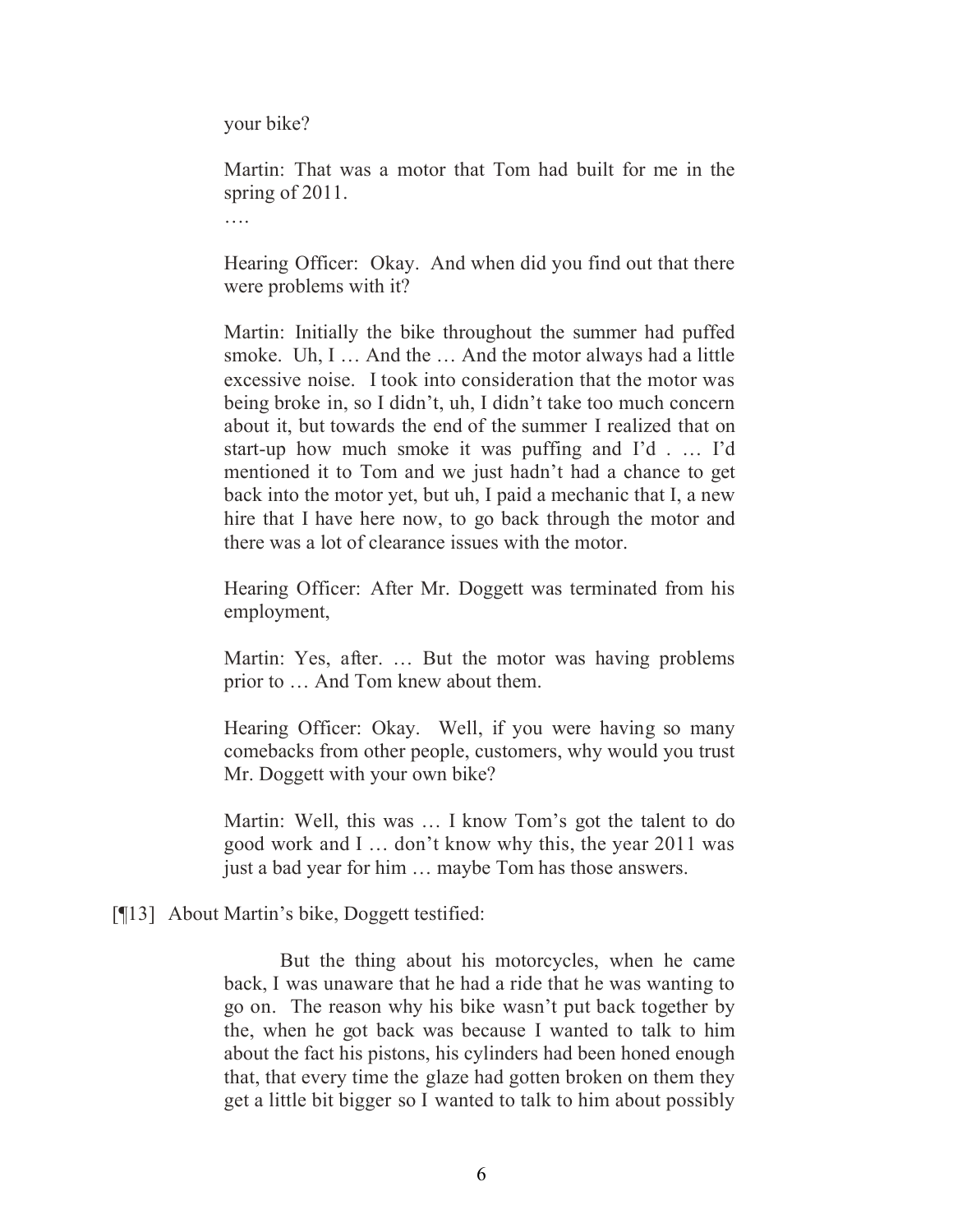getting a new set of pistons.

Well, he comes in and he's got a ride he wants to go on in two days. All right? I don't have the time to do that. He was upset because his motorcycle wasn't together, came in, kind of got, uh, actually started off yelling at me, saying that it was disrespectful that his bike wasn't back together. Well, if I'd have known his bike needed to be back together, I would have, if he'd a got, talked to me about and called me from Germany and said, "Hey, I want my bike back together," I would have told him, "Well, you need new pistons," and I would have ordered them. He's leaving for Colorado in two days, so I just put his bike back together so he could go on the ride. I didn't address the piston issues because he was mad, you know.

Also during the hearing, Mr. Martin asked Doggett, "Did you break the fin on my cylinder head on my bike when you assembled the motor, and disguised it?" Doggett responded:

> When it, I was putting it on the BGS20, it chipped that little section out and I repaired it so that you could ride it. Uh, we, uh didn't have time to … I had another cylinder, but I didn't have time to have it powder coated and diamond cut for you, you know. I didn't tell you about that because you wanted to go on, you was wanting to go on the ride, so I fixed it.

The Commission found that Doggett admitted to chipping the motor fin on Martin's motorcycle but failed to inform Martin and that Doggett was discharged from his employment *because* he had chipped the motor fin on Martin's bike and failed to inform Martin.

[¶14] On appeal to the district court the court ruled and explained as follows:

A review of the record shows that, although Martin did not know the extent of the damage to the Employer's Bike until after [Doggett] was fired, Martin did know, prior to [Doggett] being fired, that there were problems with the Employer's Bike cause by [Doggett]. [Doggett] worked on the Employer's Bike in the spring of 2011. In the process of putting the Employer's Bike back together, [Doggett] chipped a fin. [Doggett] installed the chipped fin nonetheless. Upon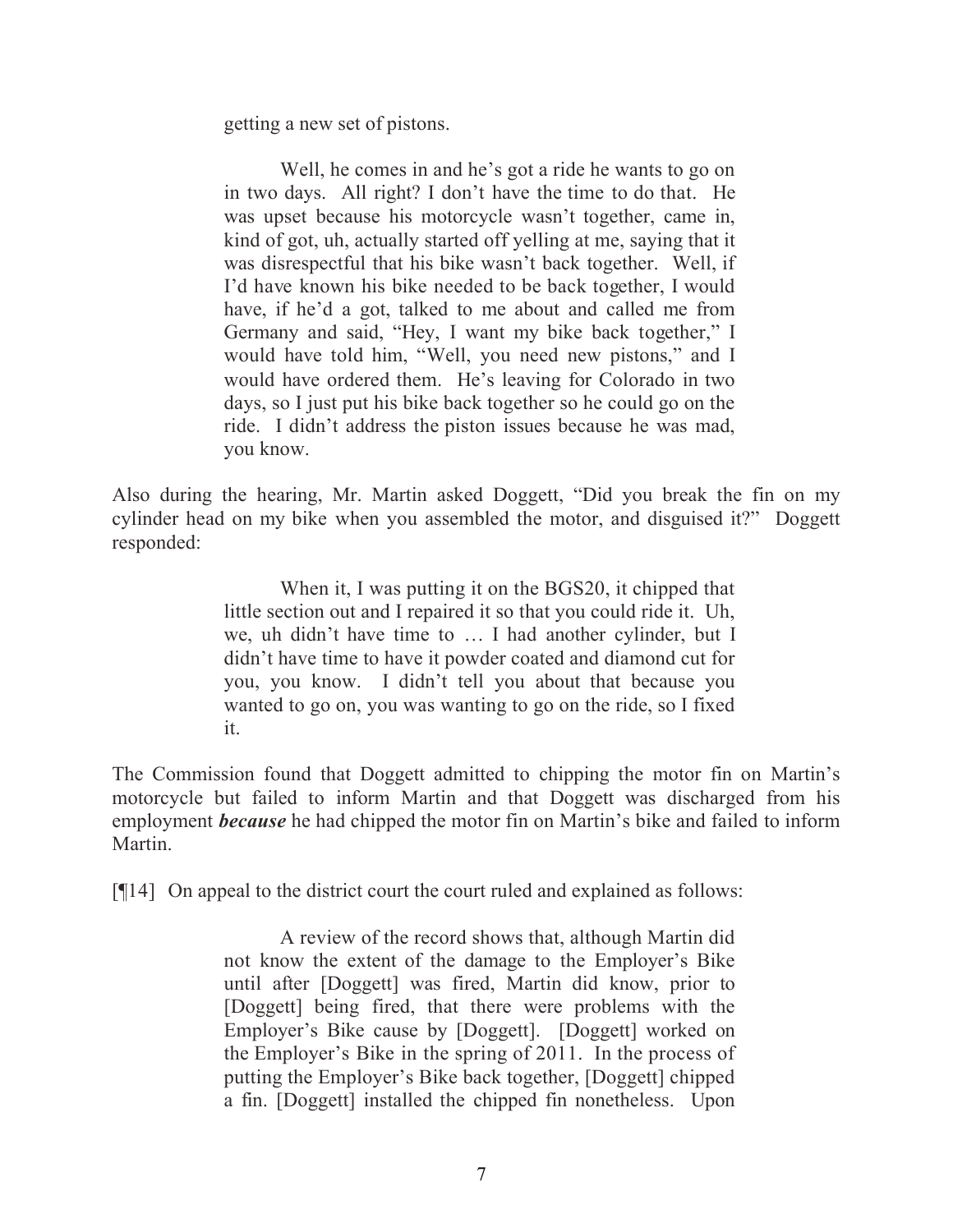Martin's return from his European vacation, he determined that there were problems with the Employer's Bike. Martin's testimony demonstrates that the Employer's Bike emitted smoke and had a "little excessive noise." Martin further testified that [Doggett] also knew of the problems with the Employer's Bike. After [Doggett] was terminated from his employment, Martin paid a mechanic to "go back through the motor." At the time, Martin discovered the issues with the motor. Therefore, the uncontroverted facts in the record demonstrate that even though Martin did not know the chipped fin on the Employer's Bike was the precise cause of the problems associated with the Employer's Bike, he did know that the Employer's Bike had problems. Martin also knew that [Doggett] was the employee responsible for working on the Employer's Bike. Consequently, the record reveals that although Martin did not know precisely the cause of the problems of the Employer's Bike, [Doggett] was discharged from his employment for reasons associated with the chipped motor fin installed into the Employer's Bike.

Further, Martin testified that his decision to fire [Doggett] "was something that had been building for a couple of years between [Doggett] and Martin." A review of the record shows that it is reasonable to conclude that [Doggett] was terminated from his employment because [Doggett] installed a chipped motor fin in the Employer's Bike.

[¶15] Doggett claims that the Commission's ruling is not only unsupported by the evidence submitted at the hearing in this matter but that the evidence submitted completely controverts the ruling. The evidence from the hearing shows that Doggett worked on Martin's motorcycle in the spring of 2011 and that afterwards the bike had excessive noise and smoke. Doggett was fired in October of 2011. However, Martin did not know about the chipped fin at the time of the discharge nor is there any evidence on record that the repaired chipped fin affected the performance of Martin's motorcycle.

[¶16] Bearing the foregoing facts in mind, we must also look to the evidence surrounding the customer's motorcycle with the dented cylinder. The installed dented cylinder was also listed by the Commission as a portion of Doggett's misconduct that resulted in his termination from Strokers. At the hearing Martin did not testify that he terminated Doggett due to the dented cylinder and furthermore, he testified that he did not know the cylinder was dented when he fired Doggett. Doggett explained at the hearing that if Martin would have asked, Doggett would have explained that he was not finished working on the bike, as the cylinder came out of the box dented, the cylinder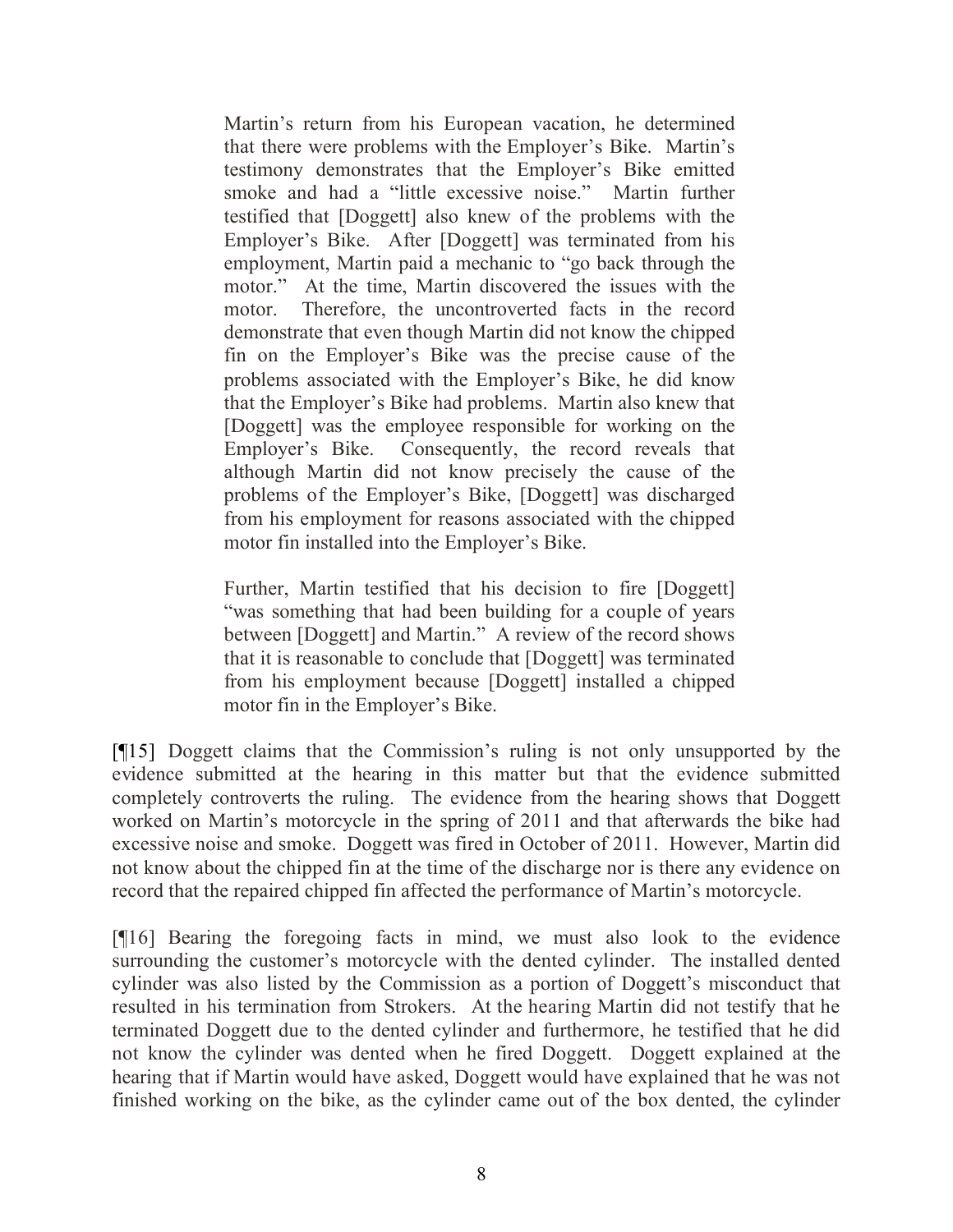studs were not long enough, the foot pedal had yet to be installed, and the only reason the cylinder was installed was to assure that the motor would fit into the frame after the hammering to enlarge the frame to enable a good fit.

[¶17] The Commission made findings about the dented cylinder the general gist of which is that Doggett admitted to installing a damaged motor cylinder in a customer's bike and did not immediately report the damage to the manufacturer or Martin. The Commission then concluded that this demonstrated an intentional disregard of the employer's interests and of his obligations as an employee and justified Doggett being discharged for misconduct.

[¶18] The district court had the task of determining whether there was substantial evidence to support the Commission's decision. In order to do so, the court determines if there is "such relevant evidence as reasonable minds would accept as adequate to support a conclusion." *Rissler & McMurry Co.*, 837 P.2d at 689. Unemployment compensation statutes are to be liberally construed in favor of the claimants. In support of its decision upholding the Commission's decision, the district court stated:

> The record reveals that although Martin did not know about the damaged cylinder specifically on the Customer's Bike until after [Doggett] was fired, Martin did know that there were problems with the Customer's Bike. The evidence and testimony also show that upon [Doggett] starting the Customer's Bike it was apparent that the Customer's Bike had problems because of the "excessive noise." Problems with the Customer's Bike indicated to Martin that Strokers would incur additional expenses in fixing the Customer's Bike. … Consequently, the record demonstrates that although Martin did not know precisely the cause of the problems of the Customer's Bike, [Doggett] was discharged from his employment for reasons associated with the damaged motor cylinder he installed into the Customer's Bike.

[¶19] In both bike scenarios – the employer's bike with the chipped fin and the customer's bike with dented cylinder – the district court accepted the Commission's findings, acknowledged that the "misconduct" listed by the Commission was actually unknown by the employer at the time of Doggett's discharge, but then unreasonably affirmed the Commission with a generalized after-the-fact justification. The district court concluded that the Commission was justified in its decision because the employer would incur additional costs as a result of Doggett's actions. However, the Commission specifically found that

21. The claimant told the employer's owner that if there was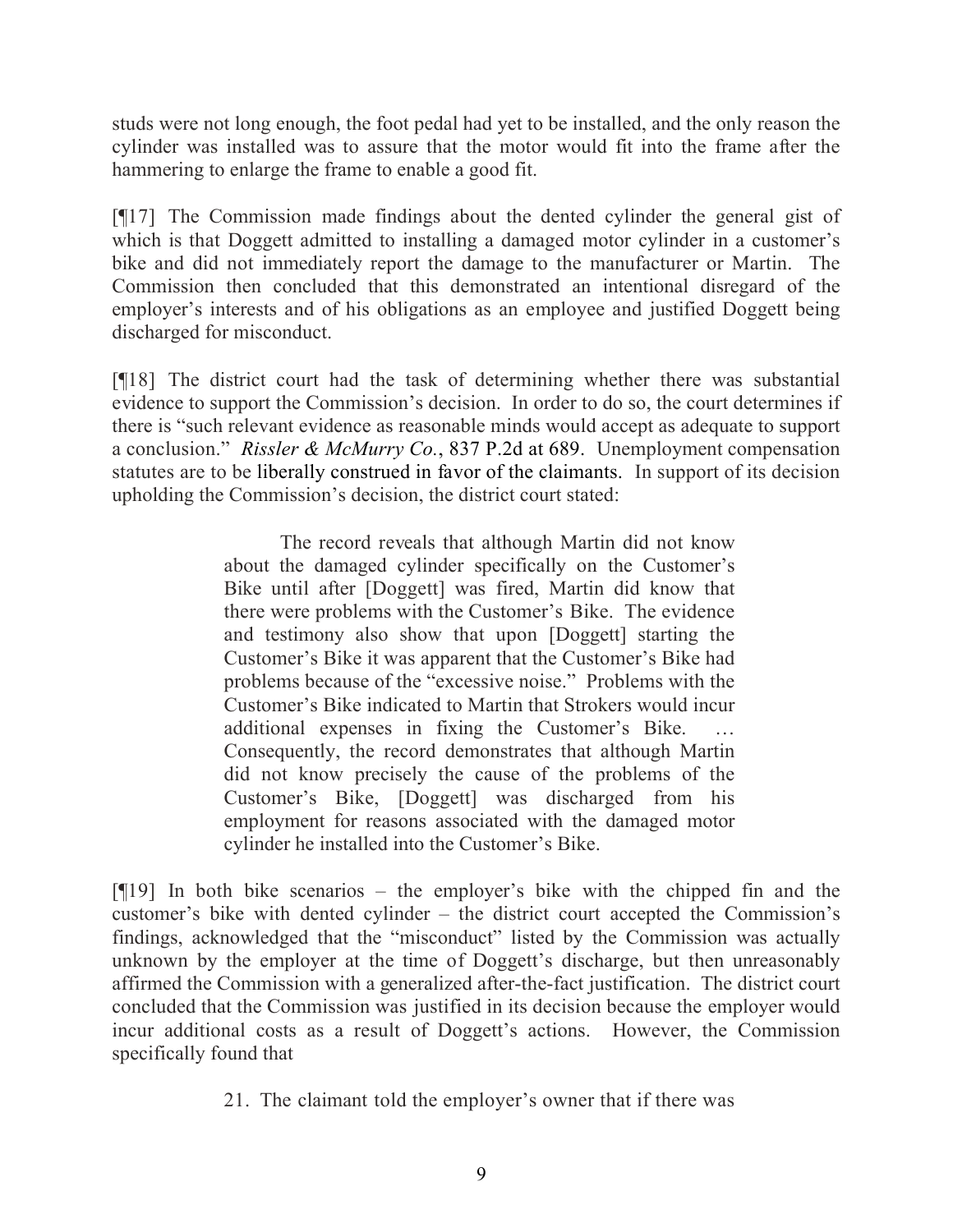to be "come backs" that resulted from something he did wrong, he would work on that "come back" without charging the employer.

22. The claimant believed he tried his best to do the work he did for the employer because his own professional reputation was a stake.

[¶20] The conclusion by the district court seems to be in direct contradiction of the Commission's findings. While the record does reflect that Martin was clear that his bike was producing "excessive noise" and stated so prior to terminating Doggett, the Commission's findings were specific to the chipped fin and the dented motor. Those precise instances of misconduct were not discovered until after Doggett's termination.

[¶21] In other cases where we have determined that misconduct was proven pursuant to the unemployment statute,

> there was evidence of a known obligation or responsibility and a willful and intentional failure to comply. For example, in *Koch*, ¶ 21, 294 P.3d at 894, the evidence established that shoveling snow was an "outstanding expectation" of the employee's job duties, the employee was aware of the duty, and he admitted that he did not perform that task on the day before he was terminated. On the other hand, when the evidence demonstrates the employee did not willfully and intentionally violate a known work responsibility, we have consistently held that the employee did not commit misconduct justifying a denial of unemployment insurance benefits. To illustrate, an employee's inadvertent violation of a company policy prohibiting visitors from leaving the mine check-out station without being logged in did not amount to misconduct in *Safety Medical Services*, 724 P.2d at 473, and a law firm employee's failure to complete an affidavit in a timely fashion was an isolated instance of ordinary negligence which did not constitute misconduct in *Aspen Ridge*, ¶ 18, 143 P.3d at 917-18. Even seemingly more egregious occurrences have been considered good faith errors in judgment rather than misconduct. In *SF Phosphates*, 976 P.2d at 202-03, the employee was entitled to unemployment benefits even though he made threatening statements against a former manager.

*In re Ringrose*, ¶ 17, 302 P.3d 900 at 905.

[¶22] Similar to the previous cases there is no evidence of a known obligation or